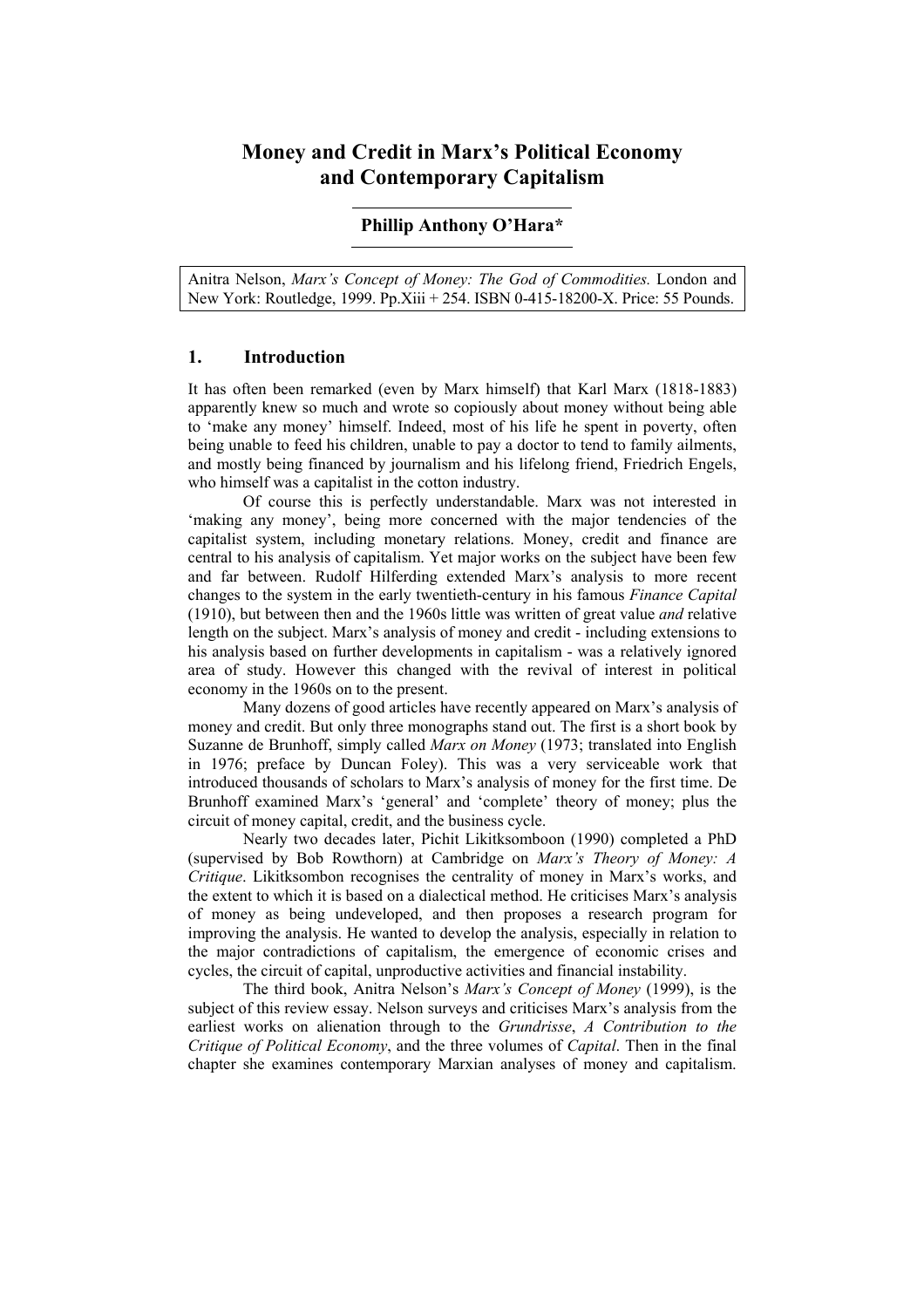Her main hypothesis is that Marx's theory of money is problematical, firstly, because it is based on the money-commodity (gold), and secondly, because he follows a dialectical method that is more idealistic than materialistic. These two problems mean that Marx supposedly failed to develop a realistic and factual analysis of money under capitalism. The work of modern Marxists, in general, gets a more favourable review, because some of them have supposedly managed somewhat to eschew both the commodity-money theory and an excessively dialectical method.

# **2. Evolution of Marx's Work on Money**

There are eight chapters in Nelson's work. In chapter one she argues that Marx had both a commodity and a nominalist theory of money. The commodity theory is based on gold, and relates to the unit of account and measure of value functions of money. The nominalist theory, like chartalism, relates to money being a symbol, especially linked to money as a means of circulation. She puts the emphasis on Marx's commodity theory of money, based on gold, and all through the book she seeks to illustrate problems with this perspective.

Chapter two examines Marx's alienation theory of money, especially in relation to his *Economic and Philosophical Manuscripts of 1844*. Marx was, of course, in the early years of his academic development a 'young Hegelian', and related in his own work alienation - a topic Hegel wrote on - to money and private property. Here money is seen as typifying the domination of objective forces over people, with money being the epitome of this subjugation. Money is the objectification or estrangement of human beings from themselves, from other people, from the products of their labour and from their species being (human beings are social animals). Nelson believes that Marx has not developed the analysis of money from an economic perspective at this stage.

Chapter three deals with Marx's works between 1847 and 1857, prior to the writing of the great *Grundrisse* manuscripts of 1857-58. In the *Poverty of Philosophy* (1847), for instance, Marx is said to have developed in embryonic form his commodity theory of money, based on gold or silver. Here for the first time Marx concentrates on money 'as economics'; not the social relations of alienation but the social relations of exchange and production. Marx goes beyond money as medium of exchange to money as measure of value. During this period Marx develops the notion that crises are due to the contradictions of capital in the sphere of production, and that monetary and financial relations (including overspeculation) may exaggerate but are not principally the cause of economic crises.

The next two chapters scrutinise Marx's first major forays into creative political economy in the *Grundrisse* (1857-58; chapter four) and *A Contribution to A Critique of Political Economy* (1859; chapter five). In the *Grundrisse*, Marx for the first time links alienated labour to the theory of value; labour becomes objectified and alienated in commodities and is realised in exchange values; and labour time is the 'substance' of money. The conflict between capital and labour is latent in the value of exchange under capitalism, and in this sense money becomes capital. Money is important for the formal possibility of crises as simple circulation (separation of purchase and sale), and credit enables chains of bankruptcy to dislocate the circuits of capital. But the necessity of crises is predicated by the sphere of production, the contradictory process whereby surplus value is produced.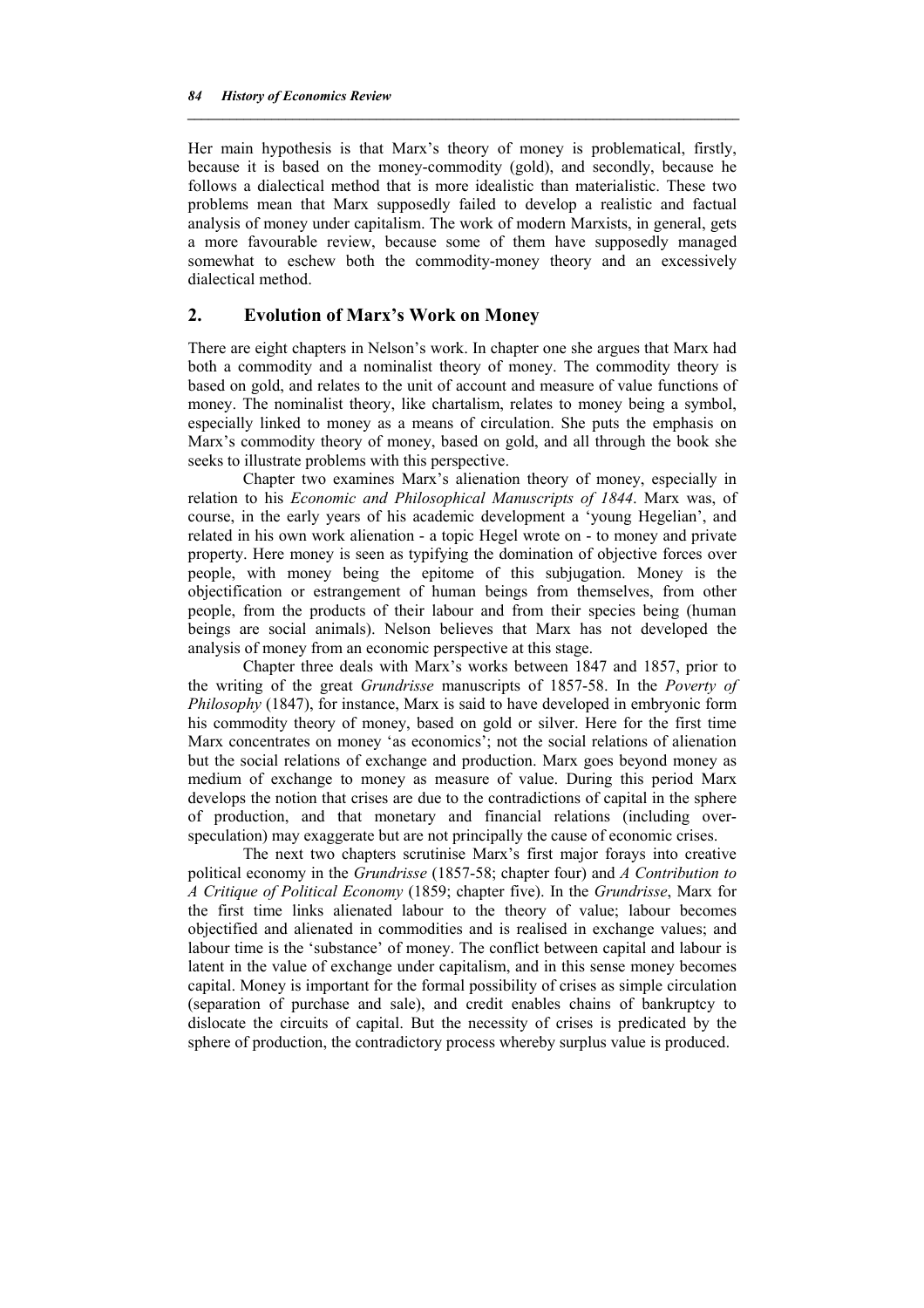It is in the *Grundrisse*, according to Nelson, that Marx for the first time develops a detailed view of the *separation* of production and circulation. The sphere of production is the sphere of conflict between capital and labour, where socially necessary labour time is created, while circulation (exchange) is the sphere of 'liberty, equality and freedom' where prices are generated. Prices may differ from values if supply deviates from demand. Marx continues a theme developed earlier, namely, that tinkering with the sphere of circulation cannot dissolve the major problems of capitalism; real changes must come from production where workers are exploited and alienated. Hence actions by the state to 'tinker' with money, or create 'labour chits' and distribute according to labour performed - as distinct from fundamentally changing the production relations - is unlikely to result in the changes required to solve the major socioeconomic problems of capitalism.

At this point in Nelson's work (p.52 of chapter four) she starts to detail a theme continued until the end of chapter seven: that Marx's use of a commodity theory of money, his analysis of the relationship between values and prices and his explanation of the dominant contradictions of the system are all problematical. Marx is said to utilise an idealistic and abstract dialectical method, under the influence of Hegel, which prevents him from having a proper materialistic and realistic view of capitalism; for instance, in looking at the influence of the state on monetary relations. As she says: 'The *Grundrisse* version [of money and contradictions] clearly shows the political context and significance of Marx's theory of value, as well as the contribution of Hegel to his elaboration of the subject. But it fails to show that his theory explains *empirical reality*' (p.74). On the one hand, Nelson criticises Marx's use of the commodity theory of money - based on specie - and on the other hand she attacks his method as being too abstract and Hegelian-dialectical. The two problems are thought to be closely related.

In her discussion of *A Contribution to a Critique of Political Economy* (1859), Marx's first published book on political economy, the critique is continued. In assuming that values equal prices, and that commodities are sold at a price corresponding to socially necessary labour time, Marx is said to ignore problems of lack of demand, the circulation of money and potential problems with the commodity-money theory. Nelson seems to think that Marx should have followed a different method. Thus:

> To Marx, a dialectical method seemed to provide the necessary holistic approach. Unfortunately, Marx's elaboration is flawed precisely because it often fails to explain the 'mechanical angle'. … [I]n fact in Marx's theory of money the dialectical paradigm is more obvious than is a detailed materialistic analysis of the mechanisms of the monetary system. (Nelson 1999, p.94).

The same critique of Marx's use of "commodity money" and "abstract theory" permeates her chapters (six and seven) on Marx's *Capital*, volumes 1-3. She believes that Marx's theory of money changed little from the late 1850s through to the 1870s. Nelson is unimpressed with the sections in volume one of *Capital* on money, the material in *Capital* volume two on the circuit of money capital, and the numerous chapters on credit and interest in volume three of *Capital*. Particularly frustrating for Nelson is that Marx is said to examine credit (in volume three of *Capital*) while still adhering to his commodity-money theory. '[S]ince Marx the materialist claimed to explain reality, it is particularly damaging to his project that he failed to do this clearly and satisfactorily with respect to money' (p.152). The main problem is that 'Marx presents his theory of the money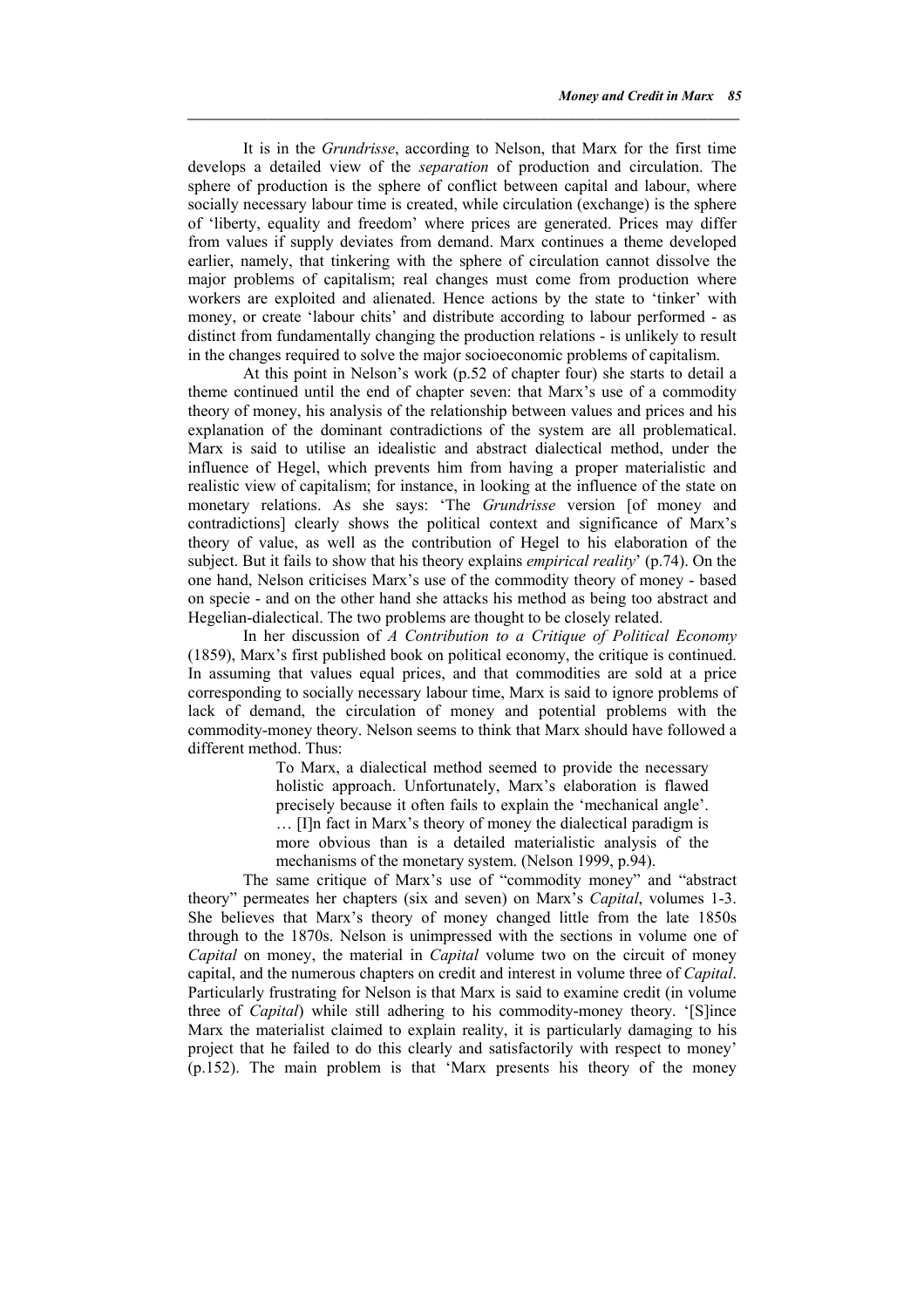commodity in a particularly Young Hegelian, "Hegelian", and "dialectical" form which dominates, if not fully determines, its content' (p.153). Much of the last chapter on Marx's analysis of money - chapter seven - then seeks to show how Hegelian Marx's analysis is and why it is deficient. She concludes this chapter by saying that 'This is why Marx's concept of money must be understood in the political and philosophical context of its making, because many aspects of it make little strictly economic sense' (p.186).

In the 'Conclusion' to the book, Nelson examines post-Marx work on money by Marxists. She criticises Hilferding and Luxemburg for sharing 'fundamentals' with Marx, that real or commodity money supports credit money. Samir Amin is supported by linking Marxian ideas with Keynesian insights about credit money. She is agnostic about de Brunhoff's book. Suprisingly little is said about Likitkijsomboon's work, which tries to reconstruct Marx's (dialectical) analysis in a fertile direction. She explores Schumpeterian and post Keynesian influences that emphasise credit and 'dematerialized' money - as well as a 'monetary theory of production' - as being a productive direction in which to take the analysis. Some space is given to recent developments in value theory (see Reuten 1988) and the transformation problem (see Sinha 1999). The conclusion is then drawn that the 'mature development of Marx's mainly suggestive studies would be expected to integrate a detailed structural analysis of both *state* regulation and the *private* banking system which together produce and distribute money and credit' (p.205, emphases added).

### **3. Assessment: Theory, Contemporary Capitalism and Methodology**

What are we to make of this book? The highlight of the book is the two-pronged critique of Marx's commodity theory of money and the dialectical method, which is developed through most chapters of the work. Apart from this, some serious questions remain. The first question is: did Marx adopt a commodity-money theory or did he 'justifiably' change the assumptions behind his analysis depending on the 'book' or 'volume' being written? The second is, despite all the talk by Nelson of the need for empirical analysis and observation of the facts of capitalism, why is little said about Marx's work on the basis of the 'empirical' and 'factual' workings of money and capital markets? It is from this question that the third one arises: are there aspects of Marx's methodology of political economy that enhance an understanding of the dynamics of money and credit under contemporary capitalism more than Nelson indicates it could. These are critical questions about the volume under review, and also about the significance of Marxian economics itself.

### **3.1 Commodity-Money**

Nelson engaged mainly in a theoretical analysis of the 'development' of Marx's work on money, which, according to her, after the *Grundrisse* and *A Contribution*  didn't go very far. The basis of it is the commodity-money theory based on gold, and indirectly on socially necessary labour values. She believes that 'Marx's theory of the money commodity might be criticised for its lack of specificity to capitalism.

… There is no examination of credit money, even though the primary object of Marx's analysis is the bourgeois economy' (p.94). Marx is said to have developed the theory of commodity-money in order to criticise the idea that it is possible to adequately reform capitalism by 'tinkering' with the monetary system (p.92). However, according to Nelson, the commodity-money theory and the separation between the spheres of production and circulation in Marx's works prevents him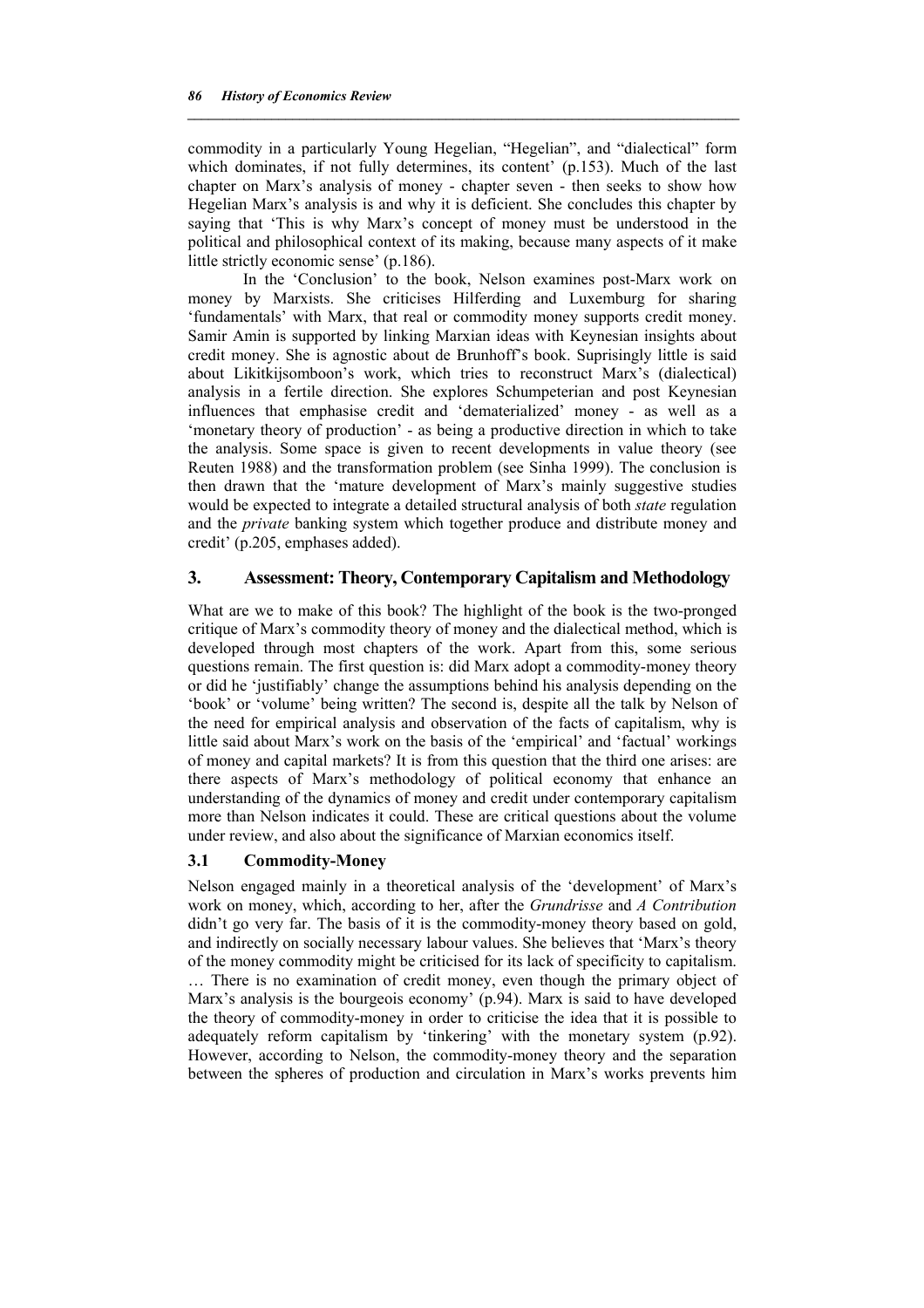from adequately situating the nature of exchange value and realisation of value, on the one hand, and the production of value and exertion of labour, on the other hand.

This may well be true; perhaps Marx's use of commodity-money was a problem on the basis of the need to reconcile the spheres of production and circulation. However, most authors on the subject of Marx's analysis of money and credit have wittingly or unwittingly agreed with Schumpeter's original assessment, which I also accept. Namely:

> The great majority of leading authors, among them Thornton, Ricardo, Senior, Fullarton, J.S. Mill, and Marx, defined money … as a commodity that has been chosen for means of exchange, measure of value, et cetera. … This, on the face of it, makes them 'Theoretical Metallists'. … [N]ot all writers accepted the metallist doctrine as explicitly as did Fullarton (who included in money only full-valued coin) and, above all, Marx. … [T]his [metallism] impaired their analysis of Money and Credit . … Sometimes it was happily forgotten. And at other times apposite constructive devices prevented it from doing harm. … Some later German writers have held that the metallist starting point makes it impossible to do analytic justice to the facts of irredeemable paper money. Yet Ricardo and J.S. Mill experienced no difficulty at all in fitting these facts into a metallist theory. (Schumpeter 1954: pp.699-701.)

Marx 'managed' the commodity-money theory through a number of dialectical and general methodological means. For instance, in Marx's later works, equilibrium exists abstractly-potentially when values equal prices, and when commodity-money dominates exchange relations. But when disequilibrium operates, firstly, the sphere of circulation can move beyond production during a business cycle upswing, producing booms and speculative bubbles; and secondly, the accumulation of hoards can adversely affect the realisation of surplus value during downswings in the cycle, producing high unemployment and low profit.

According to Don Lavoie (1983), Marx's commodity-money theory was embedded in an environment of varying degrees of uncertainty and disequilibrium. In Marx's work:

> Inherent in the nature of the demand for money is an element of contradiction. Money is held in order to be spent, it is spent in order to be held by another. There is no finality, no equilibrium result but rather a continual flux of hoardingdishoarding. Thus equilibrium analysing is particularly inappropriate in dealing with money, for the key here is not what some final equilibrium would look like but the *process* in disequilibrium. (Lavoie 1983, p.63.)

It is in this disequilibrium or (probably more appropriately) *non-equilibrium* process that supply is greater or less than demand, and where the business cycle moves in large measure endogenously from high boom to deep recession. Marx explains very eloquently in the *Grundrisse* (see Marx 1857-58, pp.395-471) the unstable dynamic processes linked to the expansion and contraction of capital. The central dynamic of capital is the process of major innovations to the industrial fabric upsetting established practices, norms, and cultures. The greater the process of change in methods and means of production the greater the *level* of economic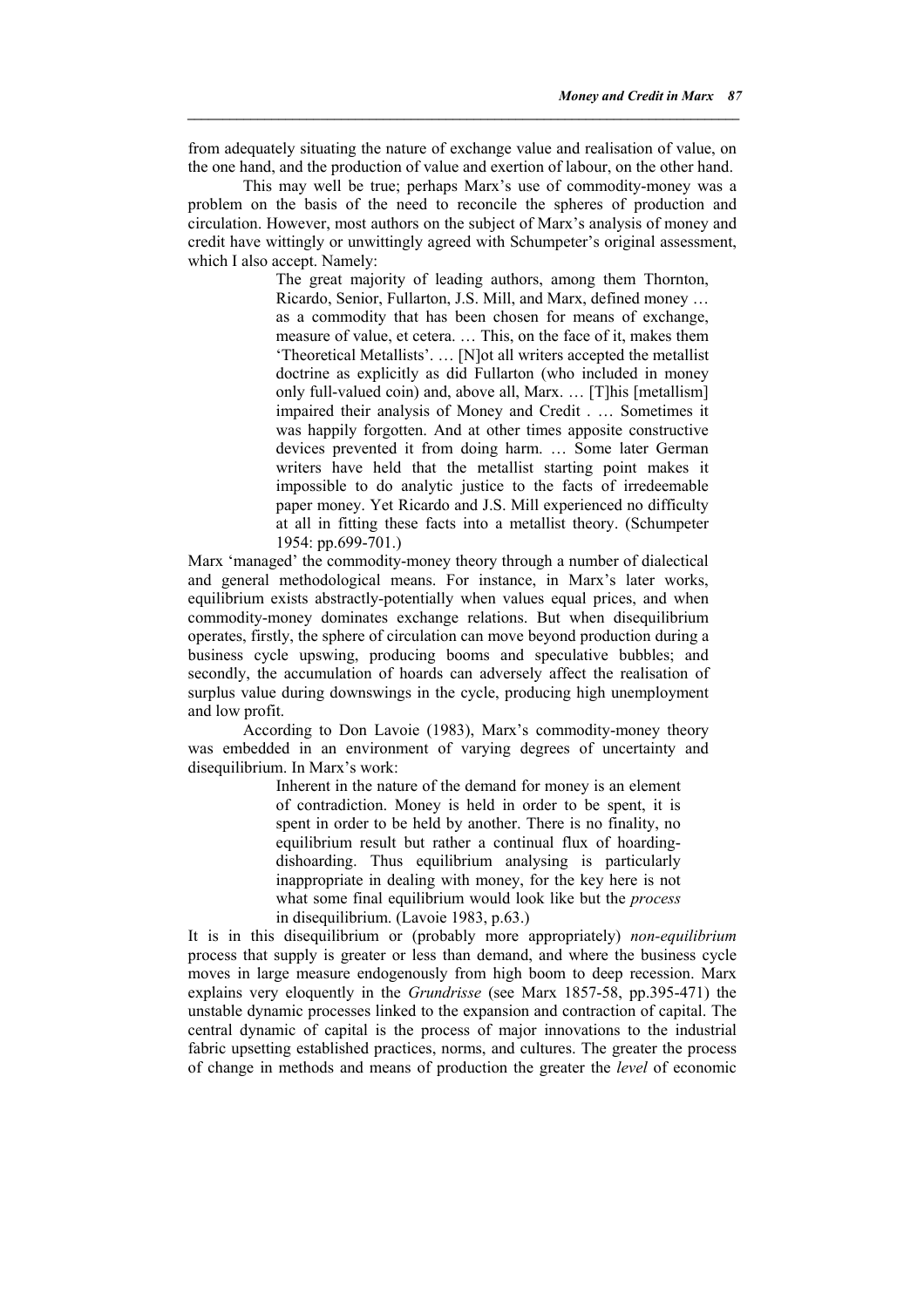surplus, but the smaller the *marginal* surplus from the extra innovation. This decline in *marginal surplus labour time* sets up barriers and limits to capital. There are thus major contradictions within the sphere of production relating to the interface of value and production relations with the technical innovation process. This, according to Marx, is the "fundamental contradiction of developed capital" (see Marx 1857-58, p.415; O'Hara 1978, ch.3).

According to Marx, the central institutions of capitalism - including money and credit relations - respond to this limit or barrier (contradiction) by seeking to go beyond this limit in order to propel capital to the required extent. The sphere of circulation must thus expand over and above value relations and equilibrium by growing on the world level, increasing the number of new use values, and expanding credit and financial aggregates. A tendency exists within capital to try (temporarily) to surmount production. In this sense, "The entire credit system, and the over-trading, over-speculation etc, connected with it, rests on the necessity of expanding and leaping over the barrier to circulation and the sphere of exchange" (Marx 1857-58, p.416). He concludes that capital, "by its nature" "posits a *barrier*  to labour and value creation, in contradiction to its tendency to expand them boundlessly. And in as much as it both posits a barrier *specific* to itself, and on the other side equally drives over and beyond *every* barrier, it is the living contradiction" (Marx 1857-58, p.421).

Therefore, tinkering with the monetary system by the state is highly unlikely to reform capitalism sufficiently to eradicate or transform its major anomalies of instability, cyclicality, incessant change and transformation. As Roche (1985) recognises, in Marx's works the sphere of money and credit is relatively autonomous from the sphere of production, and not rigidly subject to the dictates of production as some authors (such as Nelson) assume. Yet Marx agrees with Nelson that the sphere of circulation must be studied in all its detail and rigor, because it has a considerable influence on economic activity. All Marx is arguing, in good dialectical style, is that speculative bubbles and disequilibrium propelled by financial capital attempting to surmount the limits of production will eventually burst and bring the reality of contradiction and limit to the fore. This seems to be a good insight of Marx.

Money and credit relations expand in the high boom of the cycle - in the normal course of its development - in order to surmount the contradictions of production. While the central dynamics of the circuit of capital may be moderated somewhat by regulatory authorities and the like, by going beyond valuefundamentals in the boom a decline into recession is likely as the market expansion bursts and the crisis of bankruptcy and unemployment sets in. This theme is developed - in one form or another - from Marx's early writings through to his most mature works.

These disequilibrium, dynamic, and disrupting forces of capital are then examined in more detail as the three volumes of *Capital* unfold (see below on this). It does indeed appear that Marx was able to make use of the commodity-money process to help explain such disequilibrium and change, and sometimes to adopt other devices to accommodate credit and money in the complex processes of reproduction. It would therefore appear that Nelson has exaggerated both the extent to which Marx relied on, and also the anomalous nature of, the commodity-money theory. But she is correct to argue that we need to move further in the direction of constructing a valid credit theory of money and capital (perhaps via Schumpeter,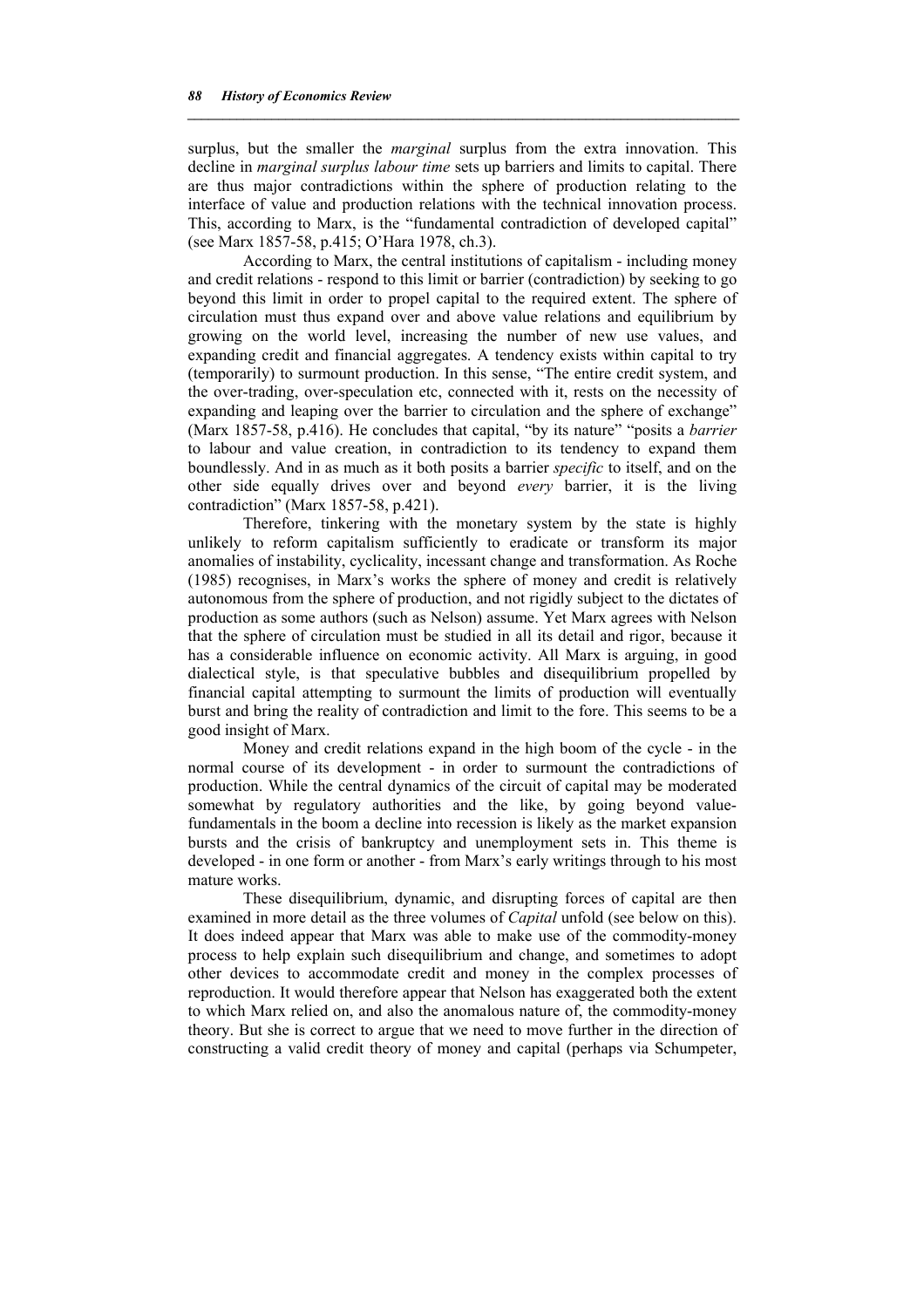regulation theory and post-Keynesian economics; see Lipietz 1983, Bellofiore 1988, Dymsky and Pollin 1994).

#### **3.2 The "Empirical Facts" of Money and Credit Under Modern Capitalism**

Nelson asserts throughout this book that Marx's analysis of money and credit does not adequately access the "empirical" and "factual" aspects of capitalism. But for some reason Nelson does not examine this hypothesis with reference to important empirical and factual aspects of the workings of capitalism. Hence she does not take seriously the significance of her own critique of Marx for the development of her argument.

So how can Marx's analysis of money contribute to an understanding of how the capitalist system operates in "empirical reality"? Marx's theory was not simply a commodity-money theory, as volumes two and three of *Capital* and the *Grundrisse* explore other previously uncharted areas within the spheres of production and circulation (including money and credit) from an analytical point of view.

To illustrate this, it is helpful to examine the *circuit of money capital* in an expanded form to include interest, borrowing and lending (see Foley 1986):

## M\*-M-C … P … C'-M'-M\*'

Being derived from Marx's work, M\* is the money capital of financial capitalists lending to industrial capitalists. M-C is the exchange of money (M) for commodities (C) such as labour power and materials by industrial capitalists. This then leads to the production process (P) being activated such that valorisation (production of surplus value) may occur. C' is the value of the commodities produced within the sphere of production, a value greater than the value of the inputs (C' minus C). M' is the realisation of value by sale on the market, including surplus value ( $M'$  minus  $M$ ). And  $M^*$  is the payment of interest and principal to financial capitalists. This extended circuit provides a basis for examining the role of money and finance within the circuit of capital as a whole (see Campbell 1998).

Of central importance is the relationship between the profit rate and the rate of interest (Panico 1988). In Marx's work, surplus value is divided between industrial profit  $(\pi)$ , interest (i) and rent (r):

## $SV = \pi + i + r$

While Nelson recognises this, little importance is attached to it from the perspective of understanding the 'empirical' and 'factual' nature of capitalism. But many scholars have shown this to be central to the dynamics of capitalism. The importance of interest-bearing capital can be seen from different angles (see Fine 1989; Harvey 1982). First, surplus value does not emanate from the operation of money as capital, but rather originates from exploitation in the sphere of production. And, second, a critical conflict in capitalism is that between the industrial and financial capitalists, which impacts on business cycles, financial crises and competition. Nevertheless, the sphere of circulation can in some instances, on balance, promote the turnover of capital and thereby increase the rate of surplus value. In the contemporary environment, Fichtenbaum (1988) and Azari-Rad Hamid (1996) examine the importance of the rate of turnover of capitals on the rate of surplus value in recent years.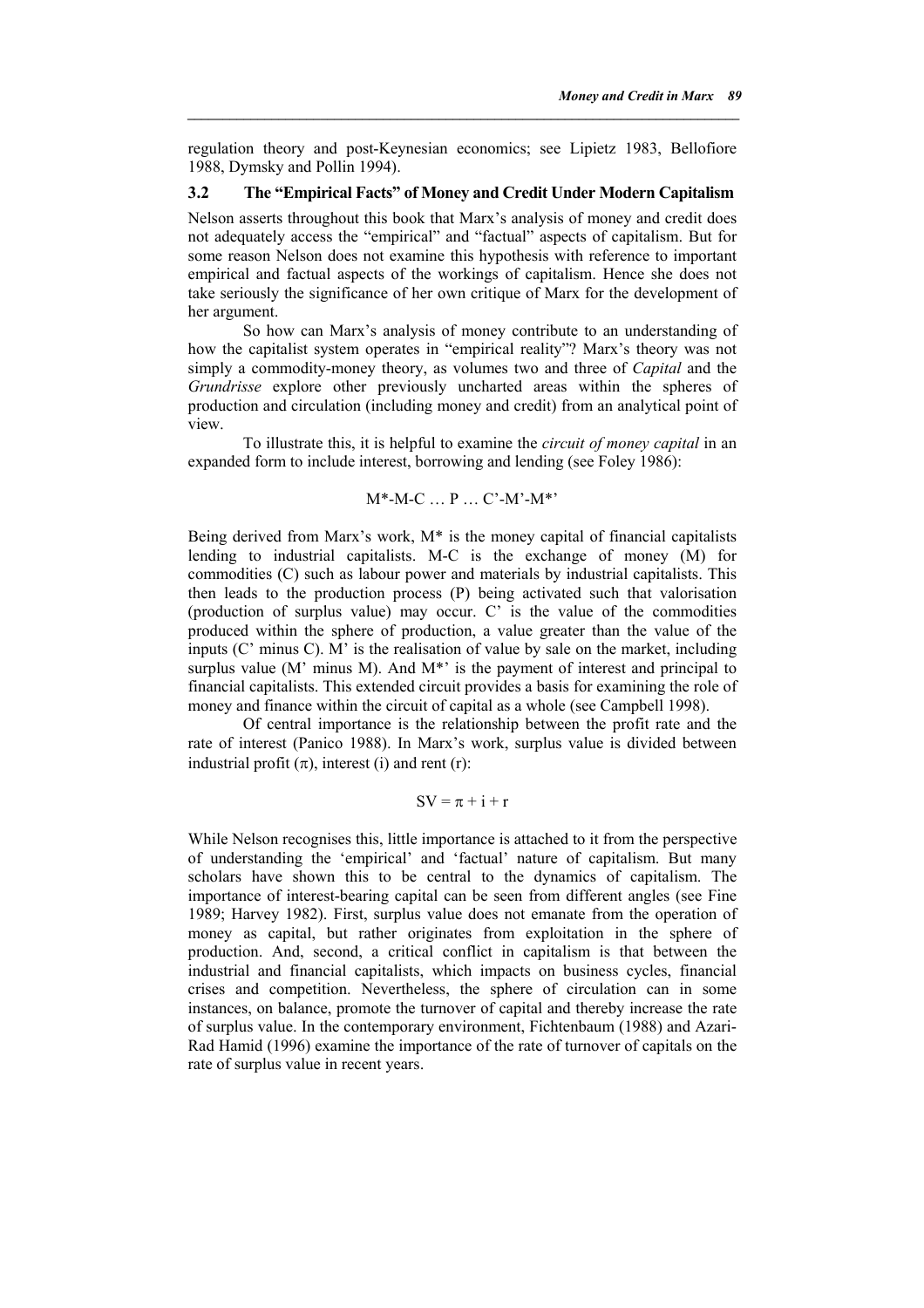Thus production and circulation can contribute both positively and negatively to economic performance; a study of the specific dynamics of capitalism requires one to understand the workings of capitalism in a particular historical ('empirical') juncture. The application of the analysis of productive-unproductive activities - which in this context examines the conflict between industrial and money capitalists - needs to be taken into account. Walter Eltis (1991) has assessed the theoretical, practical and policy significance of Marx's theory of productive and unproductive activities for modern capitalism. He found that Marx's insights into the financial sector and monetary relationships were profound and of great significance to the institutional and systemic workings of the contemporary world.

Dymski (1990) provides a survey of recent studies on money and credit by numerous radical political economists who are influenced by Marx. At the level of empirics, many writers have illustrated how critical Marx's work on money and finance has been for an understanding of modern capitalism. Wolfson (1994a) discusses the importance of Marx's insights into financial crises and the business cycle for his own study of the US economy from the 1960s to the 1990s. Epstein (1992) has developed a modern perspective on comparative central banking along Marxian-Keynesian-Kaleckian lines which seems to form a missing link in Marx's work. Guttman (1994) illustrates the importance of Marx's analysis of money, credit and fictitious capital for recent developments in the US and global system. Nelson's point that Marx's work on fictitious capital is vague and undeveloped underplays the fact that many scholars have found such work to improve an understanding of economic processes and real world developments in capitalism.

An important hypothesis concerns instances where financial capital grows beyond industrial capital to a certain extent, resulting in critical economic dislocations. Similarly, at the upper-turning-point interest rates tend to be high and can upset the flow of industrial capital through a reduction in cash flow (see Wolfson 1994a, Minsky 1986). Passages in the *Grundrisse* (Marx 1857-58) and volume three of *Capital* (Marx 1894, much of it being written in the 1860s and 1870s) show that he adopted the Banking School position, which castigates what today we call monetarism. Marx argued that "The quantity of circulating notes is regulated by the requirements of commerce" (see Ergas and Fishman 1975: p.10); the money-commodity theory does not appear to be conspicuous or anomalous to the development of the subject matter, especially in volume three of *Capital*.

Marx's work on money and finance is also important to an understanding of "structural endogenous money and credit" - innovations undertaken by the private sector to expand liability management (Wray 1990). Nelson recognises that Marx emphasised this process but she does not seem to realise how critical this is to a comprehension of the empirical and factual workings of capitalism (see Pollin 1991), both in the past and the present. Such endogenous money and credit is important to the circuit of capital, business cycles, innovation and financial dynamics, especially in the contemporary environment.

Closely linked to this is the process of speculative bubbles in the stock and other markets, which is clearly linked to Marx's analysis of fictitious capital and the "monetary constraint" that Aglietta discusses in *A Theory of Capitalist Regulation* (1976). Marx provided insights which would help comprehend, for instance, the stockmarket crash of 1987, the Asian and Russian crises of the late 1990s, and the speculative bubble and burst of internet and new information technology stock prices in 2000. And, lastly, a critical aspect of Marx's work on circuits and finance has influenced Wolfson's (1994b) analysis of the postwar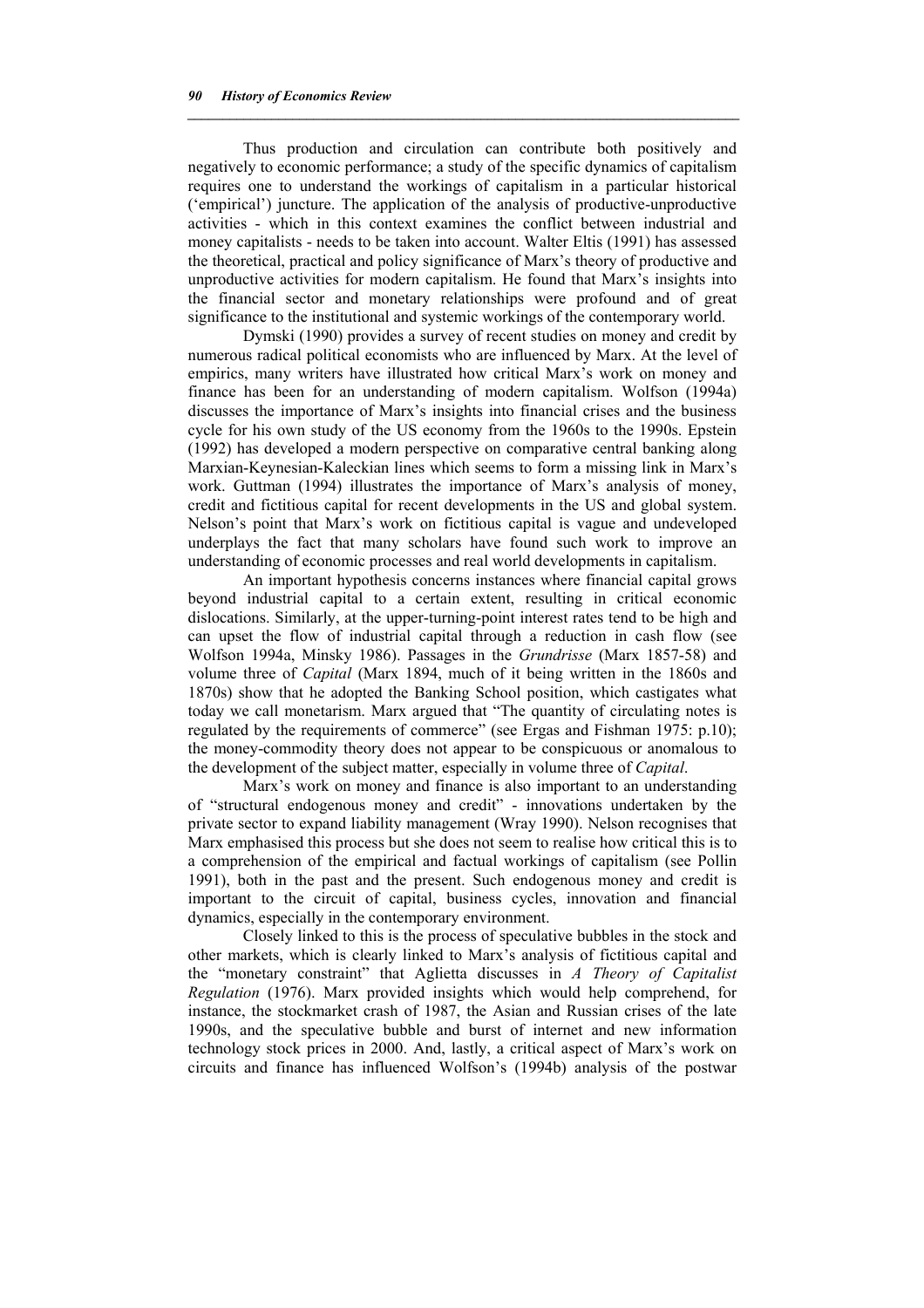money and finance social structure of accumulation. Monetary and financial structures and relationships can provide an institutional foundation for growth and accumulation (and greater economic surplus) within the circuit until the contradictions of the system become dominant (see also O'Hara 2000).

Nelson assumes that Marx's writings in these "empirical" areas were relatively unimportant, but others have recognised that it is precisely here that Marx's work has "material" relevance to the "facts" of modern capitalism. His work on money and credit is not simply some form of dialectical *hocus pocus* (see also Shuklian 1991)

## **3.3 The Significance of Dialectics and Method for Monetary and Credit Relations**

Missing from *Marx's Concept of Money* is a detailed analysis of Marx's methodology of political economy: how he attempted to develop his political economy of capitalism, with special reference to money. Nelson said that Marx claims to understand empirical reality, to comprehend the facts of capitalist dynamics. But this is not true. He had a more complex method. Echeverria (1980), for instance, has demonstrated that Marx evolved from an empiricist to a holist and dialectician as his political economy of capitalism project became more sophisticated and developed into the late 1850s through the 1860s and 1870s. By that time Marx was convinced that "…it is a work of science to resolve the visible, merely external movement into the true intrinsic movement" (*Capital*, volume three, page 313); and "Scientific truth is always paradox, if judged by everyday experience, which captures only the delusive appearance of things" (Marx 1865).

Marx tried to eschew empiricism in favor of a more complex method as his methodology evolved and developed. He argued, in the 'Preface' to the Second German edition of volume one of *Capital*, that it is useful to differentiate between the method of analysis and the method of presentation. In the method of analysis he examined the material in detail, from many sides. The method of presentation, on the other hand, starts from "historically specific abstractions", gradually making the material more concrete as discourse develops.

Marx had a plan for the method of "presentation", to complete various books, which were discussed in various contexts in the *Grundrisse*, *The Critique*, *Theories of Surplus Value* and elsewhere. The outline suggested in *A Contribution to The Critique of Political Economy* suggested six books: (1) capital, (2) landed property, (3) wage labour, (4) the state, (5) foreign trade and (6) the world market. Probably Marx did not get very far into this plan (perhaps completing aspects of 'capital'), or possibly he decided to scrap the plan or realised he couldn't complete it in his lifetime (see Rosdolsky 1977, Echeverria 1978, Mepham 1977, Oakley 1983, Moseley and Campbell 1997).

This six-book plan would be one explanation for his *relatively* undeveloped analysis of money and credit, at least given Nelson's standards: money and credit probably should have been examined in all six books, depending on the context, gradually becoming more concrete as the discourse unfolds. Hence monetary policy would have been examined in detail in the book on 'the state'; world money in the 'foreign trade' and 'world economy' books. Even in *Capital* it is clear that Marx becomes more concrete as volume one evolves to volume two and then to volume three. It is, therefore, no surprise to find Marx saying in volume three of *Capital* that:

> It lies outside the scope of our plan to give a detailed analysis of the credit system and the instruments it creates (credit money,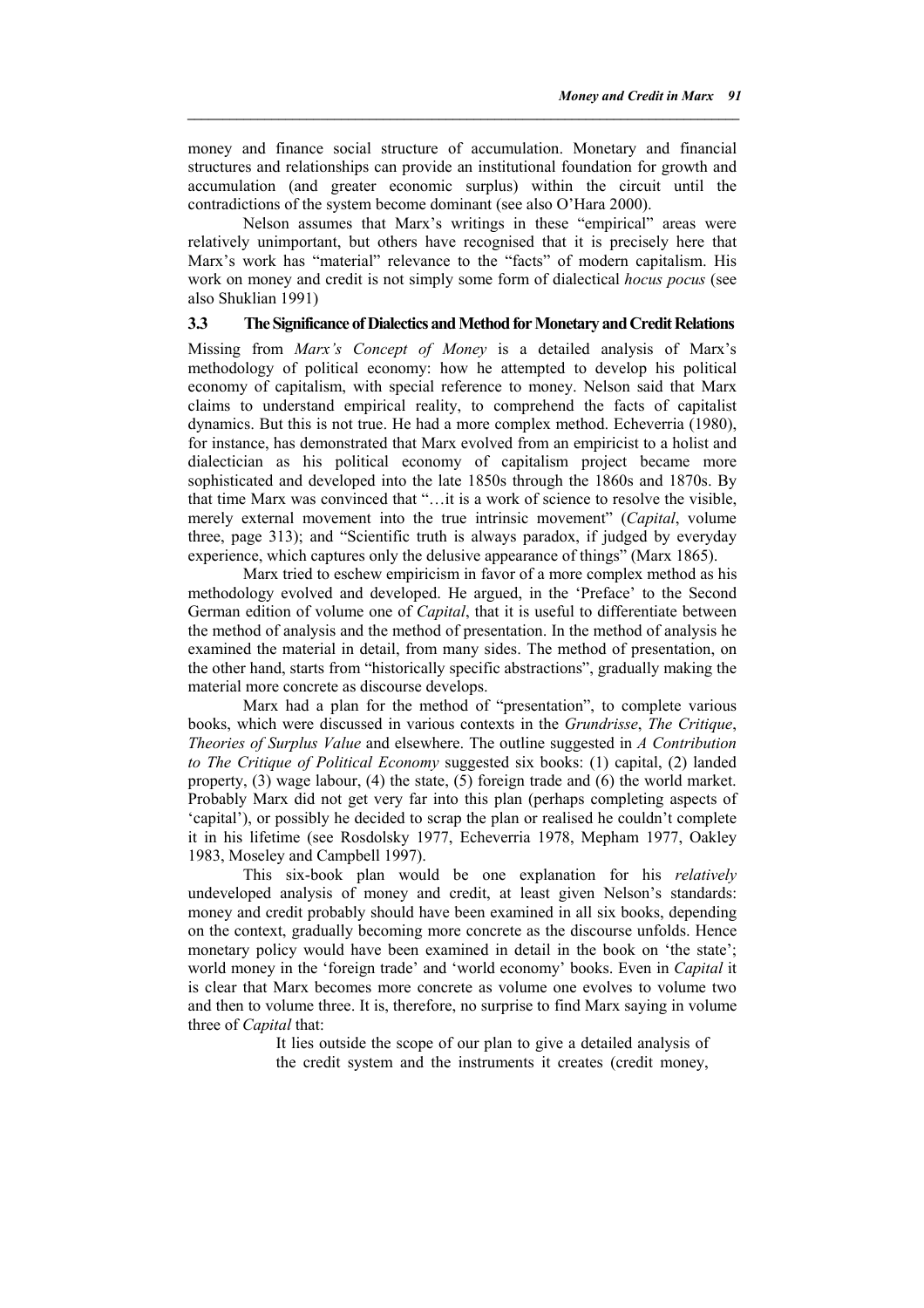etc.). Only a few points will be emphasized here, which are necessary to characterize the capitalist mode of production in general. In this connection, we shall simply be dealing with commercial and bank capital. The connection between the development of this and the development of state credit remains outside our discussion. [Marx 1894, p.524.]

Despite these methodological limits to the analysis, Marx's work on money and credit in the circuit of capital (volume two of *Capital*) was a major innovation in political economy, as was his discussion of credit, fictitious capital and interest bearing capital in advanced markets (volume three of *Capital*; see Harris 1976, Fine 1985-86, Harvey 1982). But little is said about these issues in the book under discussion. Nelson needlessly undervalues Marx's dialectical method, the six-book plan and his methods of inquiry and presentation (see also Saad Filho 1999; Fayazmanesh and O'Hara 1999). It seems that a useful research program would be to continue the general themes generated by Marx, modified according to more recent conditions and a pluralistic series of heterodox insights. Ironically, this program is probably not too far from Nelson's own position on the matter.

## **4. Conclusion**

This is a highly interesting book that seeks to challenge Marx's analysis of money both in respect of both the notion of commodity money and his dialectical method used to analyze money. Nelson's work is commendable to the extent that Marx does utilise a commodity theory of money (when a fuller understanding of money and credit was in order), and when his dialectical method does lead him into blind alleys. However, nowhere does she scrutinise in detail aspects of Marx's work and contemporary material linking Marx's work with 'empirical reality'. Indeed it seems to be the case that Marx undertook and inspired some good work on the 'empirical' and 'factual' workings of money and credit, financial instability, the circuit of money capital and the workings of a financial social structure of accumulation. Perhaps, then, he was more interested in the 'empirical facts' of the 'material' world - albeit in the utilisation of a complex methodology - than Nelson is willing to admit? Further analysis may support this hypothesis.

#### **References**

- Aglietta, Michel. 1976. *A Theory of Capitalist Regulation*. London: New Left Books, 1979. Translated from the French by David Fernbach.
- Arthur, Christopher and Geert Reuten. (eds) 1998. *The Circulation of Capital: Essays on Volume Two of Marx's 'Capital'.* London: Macmillan and New York: St. Martin's Press.
- Azari-Rad, Hamid. 1996. *Turnover Times of Capital in the United States (1976- 1994),* PhD dissertation, University of Utah, Department of Economics.
- Bellofiore, Riccardo. 1988. "Marx [and] a Monetary Labor Theory of Value", in *Money and Economic Activity from Marx to Keynes*. Quaderni del

<sup>\*</sup> Department of Economics, Curtin University of Technology, GPO Box U1987, Perth, WA 6845, Australia. Email: philohara@hotmail.com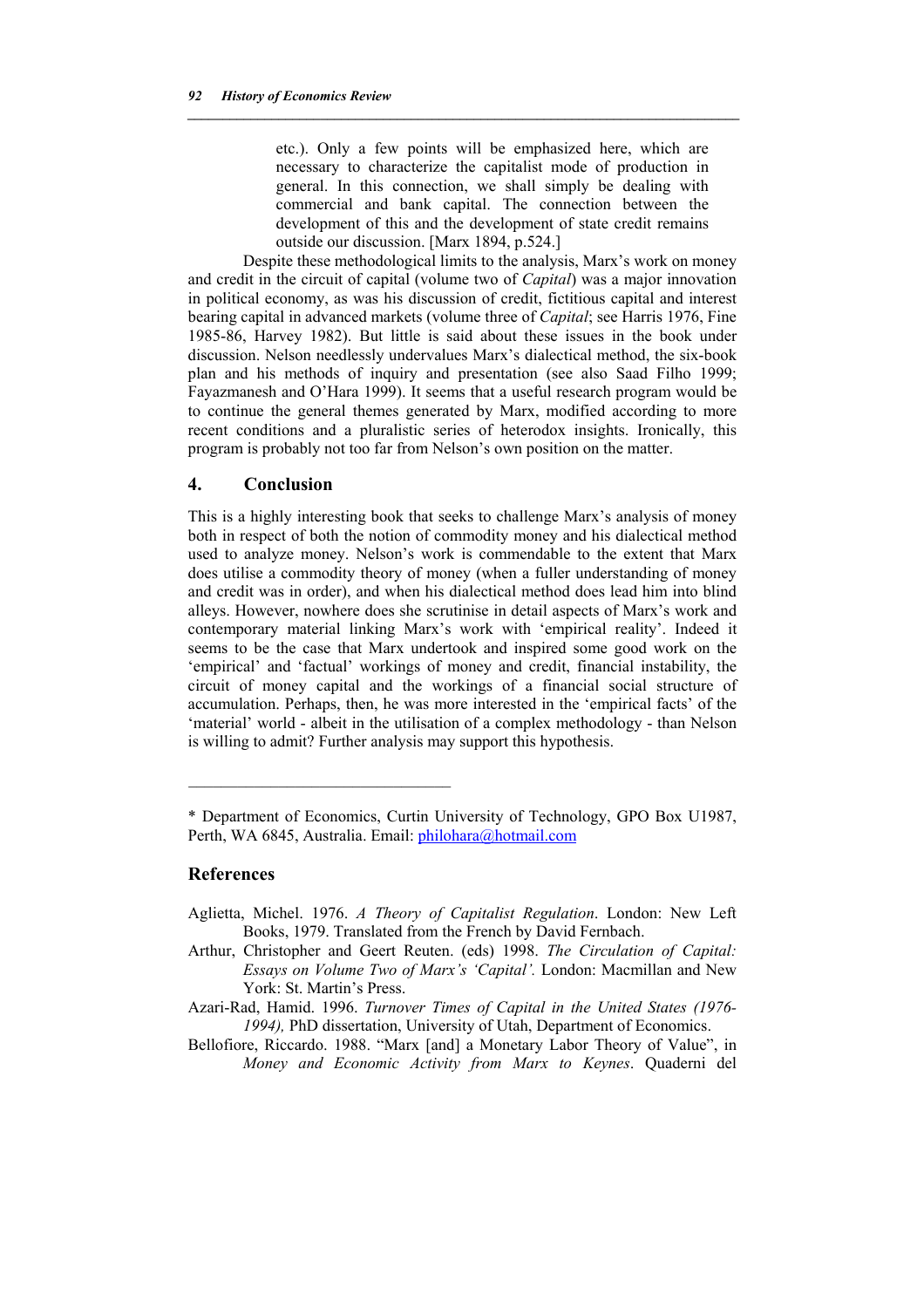Dipartimento di Scienze Economiche, Instituto Universitario di Bergamo, no.6, pp.3-24.

- Campbell, Martha. (1998) "Money in the Circulation of Capital", in Arthur and Reuten (eds) 1998.
- De Brunhoff, Suzanne. 1973. *Marx on Money.* New York: Urizen Books. Translated from the French by Maurice J. Goldbloom. Preface by Duncan Foley.
- Dymski, Gary. 1990. "Money and Credit in Radical Political Economy: A Survey of Contemporary Perspectives", *Review of Radical Political Economics,* vol.22, nos.2-3, pp.38-65.
- Dymski, Gary and Robert Pollin. 1994. *New Perspectives in Monetary Macroeconomics: Explorations in the Tradition of Hyman P. Minsky*. Ann Arbor, Michigan: M.E. Sharpe Inc.
- Echeverria, Rafael. 1978. "Critique of Marx's 1857 Introduction", *Economy and Society*, vol.7, no.4, pp.333-366.
- Echeverria, Rafael. 1980. "The Later Marx and Hegel: A Study on the Development of the Marxian Concept of Science", *Research in Political Economy*, Volume 3, pp.155-208.
- Eltis, Walter. 1991. "Marx on the Unproductiveness of the Financial Sector and Its Tendency to Grow", in G.A. Caravale (ed.), *Marx and Modern Economic Analysis: Volume II: The Future of Capitalism and the History of Thought,* Aldershot: Elgar.
- Epstein, Gerald. 1992. "Political Economy and Comparative Central Banking", *Review of Radical Political Economics*, vol.24, no.1, pp.1-30.
- Ergas, H. and D. Fishman. 1975. "The Marxian Theory of Money and the Crises of Capital", *Bulletin of the Conference of Socialist Economists*, June, pp.1-15.
- Fayazmanesh, Sasan and Phillip O'Hara. 1999. "Marx's Methodology of Political Economy", in Phillip Anthony O'Hara (ed.), *Encyclopedia of Political Economy*, London and New York: Routledge, vol.2, pp.704-707.
- Fichtenbaum, Rudy. 1988. "'Business Cycles', Turnover and the Rate of Profit: An Empirical Test of Marxian Crisis Theory", *Eastern Economic Journal*, vol.13, no.3, pp.221-228.
- Fine, Ben. 1985-86. "Banking Capital and the Theory of Interest", *Science and Society,* vol.44, pp.387-413.
- Fine, Ben. 1989. *Marx's 'Capital'*. Third Edition. London: Macmillan.
- Foley, Duncan K. 1986. *Money, Accumulation and Crisis.* London, Paris and New York: Harwood Academic Publishers.
- Guttmann, Robert. 1994. *How Credit-Money Shapes the Economy: The United States in a Global System*. Armonk, New York and London: M.E. Sharpe.
- Harris, Laurence. 1976. "On Interest, Credit and Capital", *Economy and Society*, vol.5, no.2, pp.145-177.
- Harvey, David. 1982. *The Limits to Capital.* Oxford: Blackwell.
- Hilferding, Rudolf. 1910. *Finance Capital: A Study of the Latest Phase of Capitalist Development*. London, Boston and Sydney: Routledge and Kegan Paul, 1981.
- Lavoie, Don. 1983. "Some Strengths in Marx's Disequilibrium Theory of Money", *Cambridge Journal of Economics*, vol.7, pp.55-58.
- Likitkijsomboon, Pichit. 1990. *Marx's Theory of Money: A Critique.* PhD Thesis. University of Cambridge.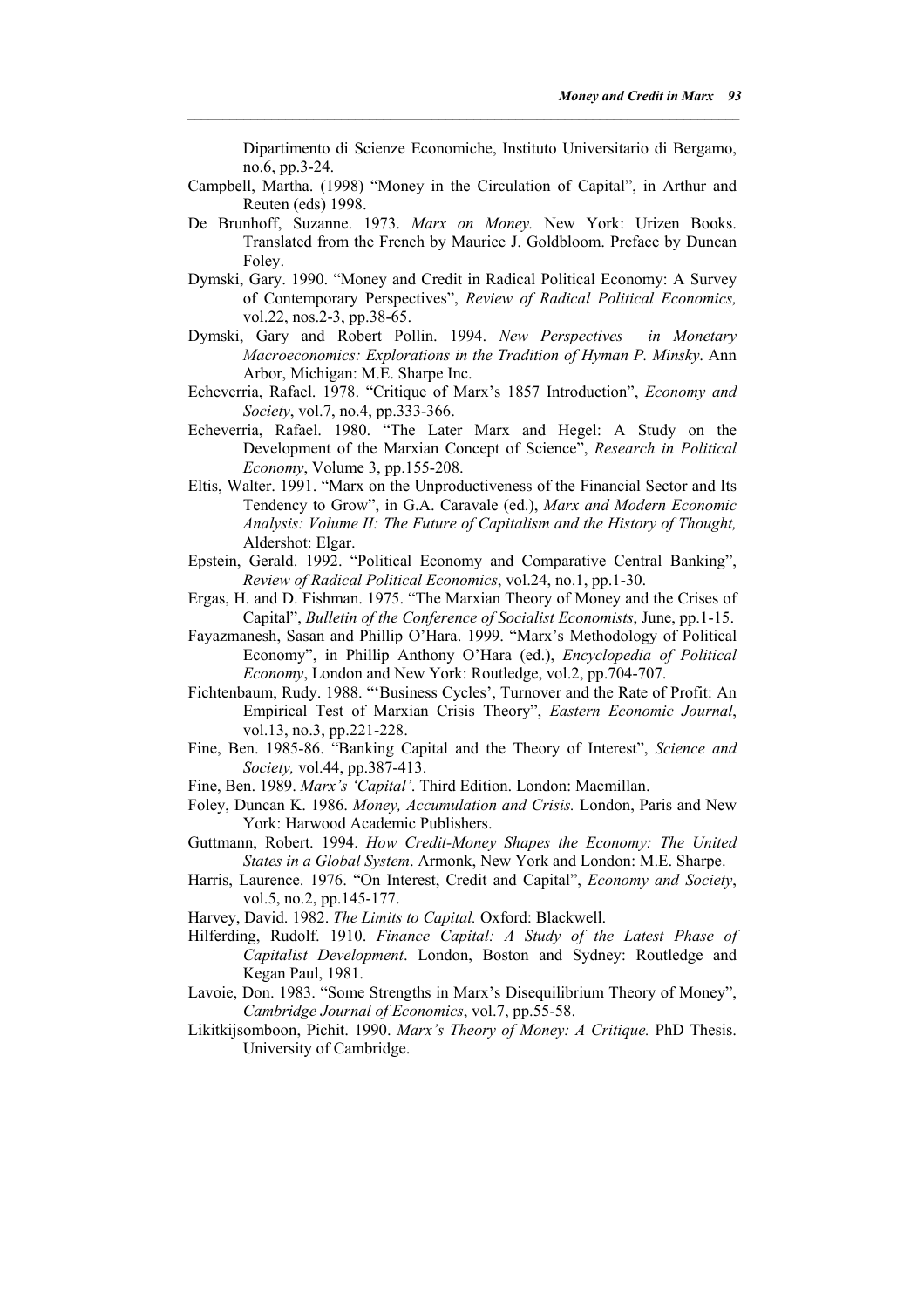- Lipietz, Alain. 1983. *The Enchanted World: Inflation, Credit and the World Crisis*. London, Verso, 1985. Translated from the French by Ian Patterson.
- Marx, Karl. 1844. *Economic and Philosophical Manuscripts of 1844.* Moscow; Progress Publishers, 1959.
- Marx, Karl. 1847*. The Poverty of Philosophy.* New York: International Publishers, 1973.
- Marx, Karl. 1857-58. *Grundrisse: Foundations of the Critique of Political Economy (Rough Draft).* Harmondsworth: Penguin, 1973. Translated with a Foreword by Martin Nicolaus.
- Marx, Karl. 1859. *A Contribution to a Critique of Political Economy.* Moscow: Progress Publishers, 1970. Translated by S.W. Ryazanskaya and edited by Maurice Dobb.
- Marx, Karl. 1865. *Wages, Price and Profit*, Moscow, Progress Publishers, 1965.
- Marx, Karl. 1867. *Capital: A Critique of Political Economy, Volume 1.* Harmondsworth: Penguin. Translated by Ben Fowkes.
- Marx, Karl. 1885. *Capital: A Critique of Political Economy, Volume 2.* Harmondsworth: *Penguin. Translated by David Fernbach.*
- Marx, Karl. 1894. *Capital: A Critique of Political Economy, Volume 3.* Harmondsworth: Penguin. Translated by David Fernbach.
- Mepham, John. 1978. "The Grundrisse: Method or Metaphysics?", *Economy and Society*, vol.7, no.4, pp.430-444.
- Minsky, Hyman P. 1986. *Stabilizing an Unstable Economy.* New Haven and London: Yale University Press.
- Moseley, F. and M. Campbell (eds) 1997. *New Investigations of Marx's Method.*  Atlantic Highlands, New Jersey: Humanities Press.
- Nelson, Anitra. 1999. *Marx's Concept of Money: The God of Commodities.* London and New York: Routledge.
- Oakley, Allen. 1983. *The Making of Marx's Critical Theory*. London: Routledge.
- O'Hara, Phillip Anthony. 1978. *A Critical Analysis of Marx's Theory of Crises and Business Cycles*. Honours Thesis, Murdoch University, Western Australia.
- O'Hara, Phillip Anthony. 2000. *Marx, Veblen and Contemporary Institutional Political Economy: Principles and Unstable Dynamics of Capitalism.* Aldershot: Edward Elgar.
- Panico, Carlo. 1988. *Interest and Profit in the Theories of Value and Distribution.* New York: St. Martin's Press.
- Pollin, Robert. 1991. "Two Theories of Money Supply Endogeneity: Some Empirical Evidence", *Journal of Post Keynesian Economics*, vol.13, no.3, Spring, pp.366-396.
- Reuten, Geert. 1988. "The Money Expression of Value and the Credit System: A Value-Form Theoretic Outline", *Capital and Class*, no.35, Summer, pp.121-141.
- Roche, John. 1985. "Marx's Theory of Money: A Re-Interpretation", *Review of Radical Political Economics*, vol.17, nos.1 and 2, pp.201-211.
- Rosdolsky, Roman. 1977. *The Making of Marx's 'Capital'.* London: Pluto Press. Translated from the German by Pete Burgess.
- Saad Filho, Alfredo. 1999. "Marxist Political Economy: Relationship to other Schools", in Phillip Anthony O'Hara (ed.), *Encyclopedia of Political Economy,* London and New York: Routledge, vol.2, pp.716-719.
- Schumpeter, Joseph A. 1954. *History of Economic Analysis*. New York: Oxford University Press.